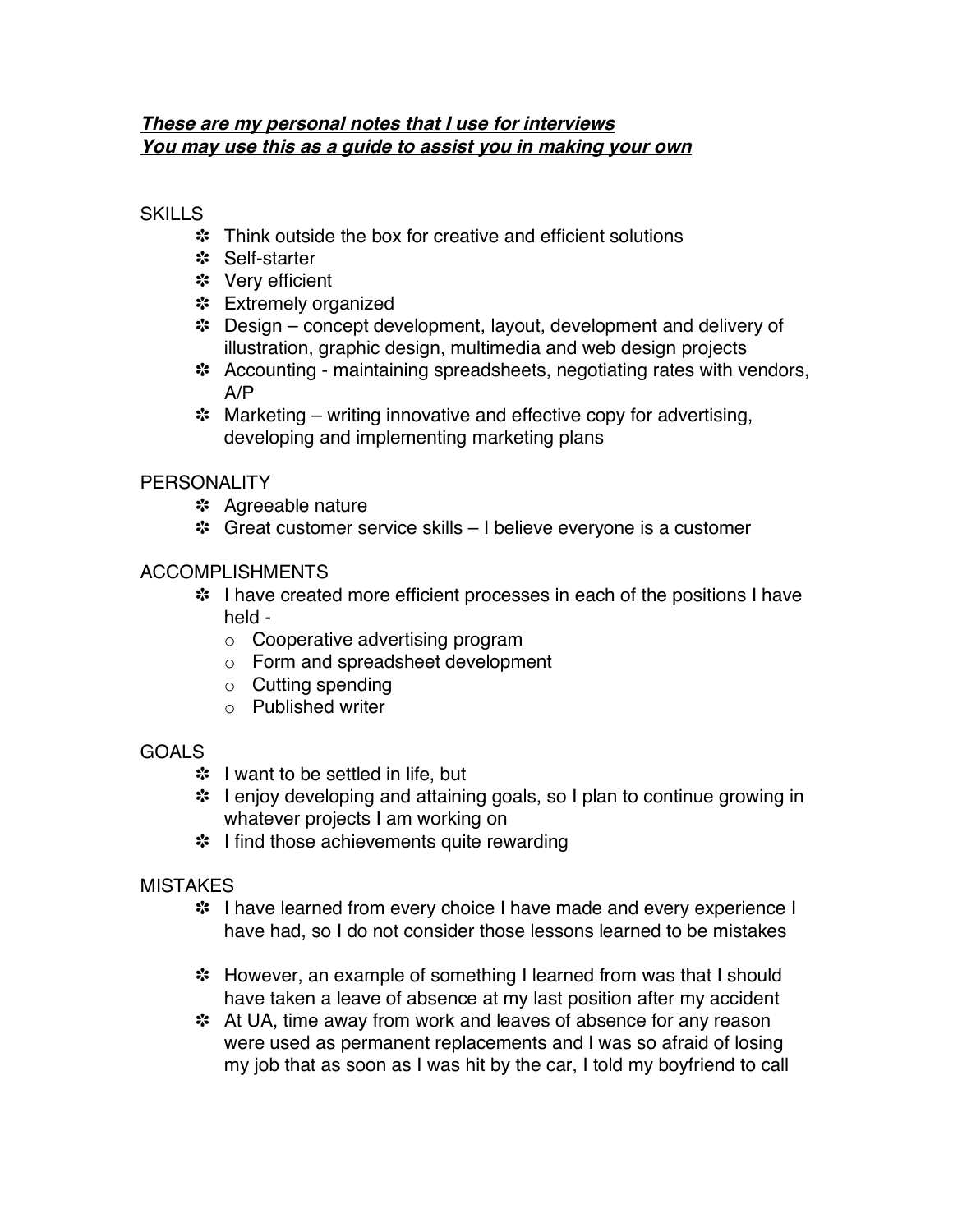my job and I went back to work the day after the accident and worked on crutches for two months

- \* I was so scared that I would lose my job that I took on way too much, worked while I was in the hospital when they discovered the blood clot, took work home, and made up as much time as I could
- I quit the blood thinners early and physical therapy after only a few appointments, but, in retrospect, that devotion didn't help the situation
- \* I ended up losing my job anyway by quitting, a result of the pressure my boss and I felt since it was only the two of us in the department
- **\*** If I had it to do over again, I would have taken a leave of absence so that someone else could have stepped in, even though I would have lost my job anyway. At least the pressure would have been lifted from everyone involved

# WORST BOSS

 Chris (UA) I believe in taking accountability for my own mistakes and remedying situations for future successes

# HANDLING CONFLICT

- I tend to smile a lot to try to lighten situations
- **\*** I think before I speak
- **\*** I have learned that the best way to diffuse a situation is by being humble and polite while assertively communicating important points for handling things better in the future

# STAYING AT A JOB

As long as I continue to learn, grow and contribute.

#### MOTIVATING OTHERS

- Others naturally gravitate toward propelling forward after being around me because I am perpetually in motion, thinking, improving things and working on becoming better myself
- \* Pedro, Jen, Ken, Sami

# QUESTIONS FOR THEM

- **\*** What are you looking for in a candidate?
- \* What are the particulars of the position?
- \* Tell me about the people I will be working with and for?
- **\*** Who is your primary competition?
- \*\* What do you like best about the company?
- \* What are your leading products and services?
- **\*** To whom will I report?
- \* How did this position become available?
- \* Does this position have advancement opportunities?